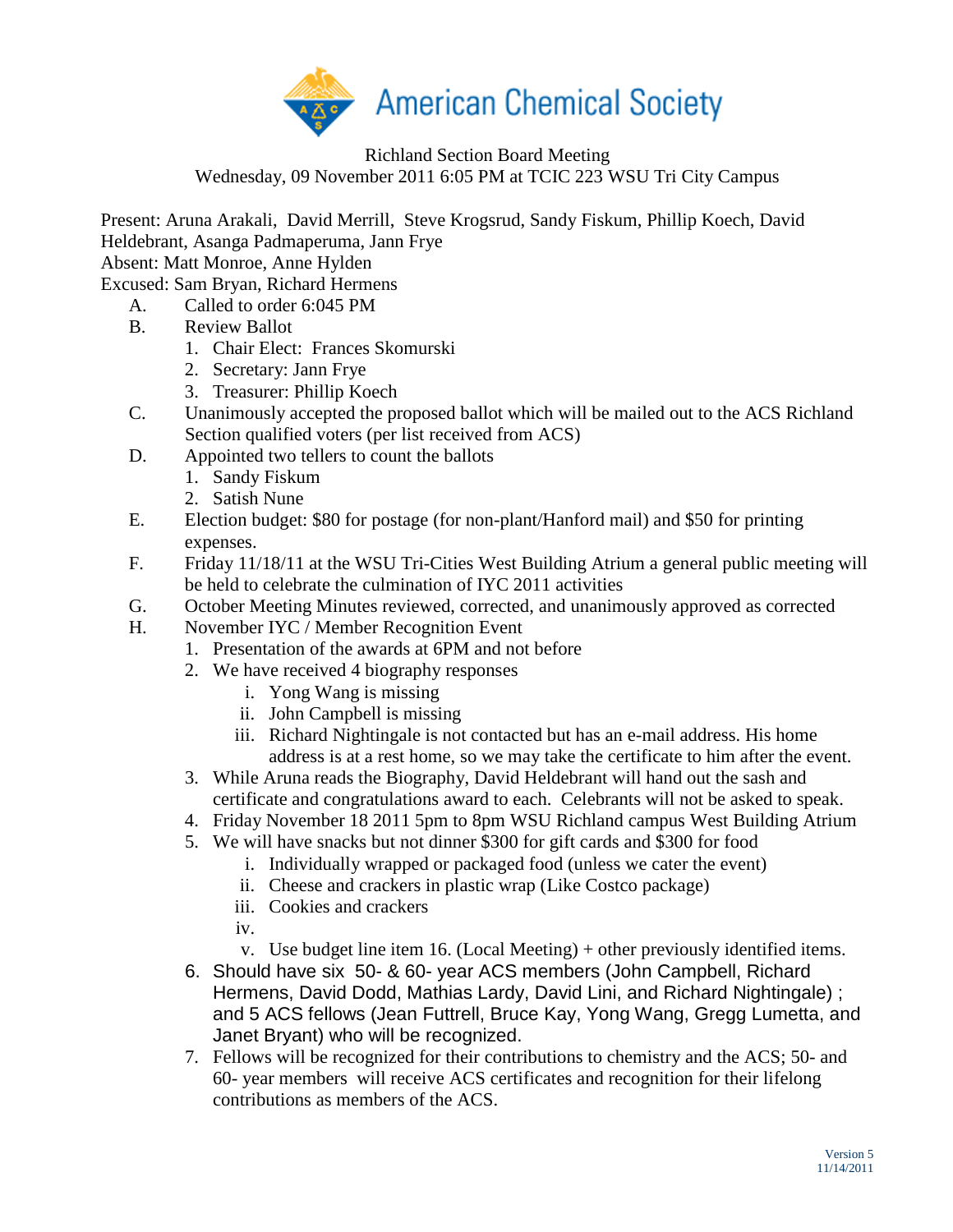

Richland Section Board Meeting Wednesday, 09 November 2011 6:05 PM at TCIC 223 WSU Tri City Campus

- I. Leadership Training Institute January 2012. We will send 2 people: 2012 Chair and Chair
- elect. Proposed, and unanimously accepted.
- J. What is the status of the Bylaws Update (Where is the update, and what has been done so far). Janet Bryant shared recent Division of Business Development bylaws process, updates, and approved revised bylaws with Sam Bryan to assist with the Richland Section process.
- K. National Chemistry Week winner will be awarded a \$25 first prize.
- L. Richard Hermans will be the IYC event photographer on November  $18<sup>th</sup>$ .
- M. Chemistry Olympiad
	- 1. No response from requests sent by e-mail a week ago.
	- 2. We need to bring in more volunteers from our 500+ membership.
	- 3. Diana Tran may be willing to volunteer for a project
	- 4. Sandy Fiskum will form a group
	- 5. The first thing is due January 12, 2012.
	- 6. Anne Autry from Rivers Edge HS is a good contact (Her husband Tom Autry is an ACS member). Anne was the Richland Section nominee for the ACS Division of Chemical Education 2011 Jane and Glenn Crosby Northwest Regional Award for Excellence in High School Teaching
- N. Adjourned 7:37
- O. Addendum from e-mail sent to all board members from Anna Cavinato 11/08/11 7AM:
	- 1. Saturday November 12 the EOU chemistry faculty and students will conduct a large outreach event in Ontario, OR as part of the IYC celebration. We will conduct handson activities along the four themes of IYC and will conclude the day with a magic show. The event will be particularly geared to reach Hispanic children but it is open to anybody.